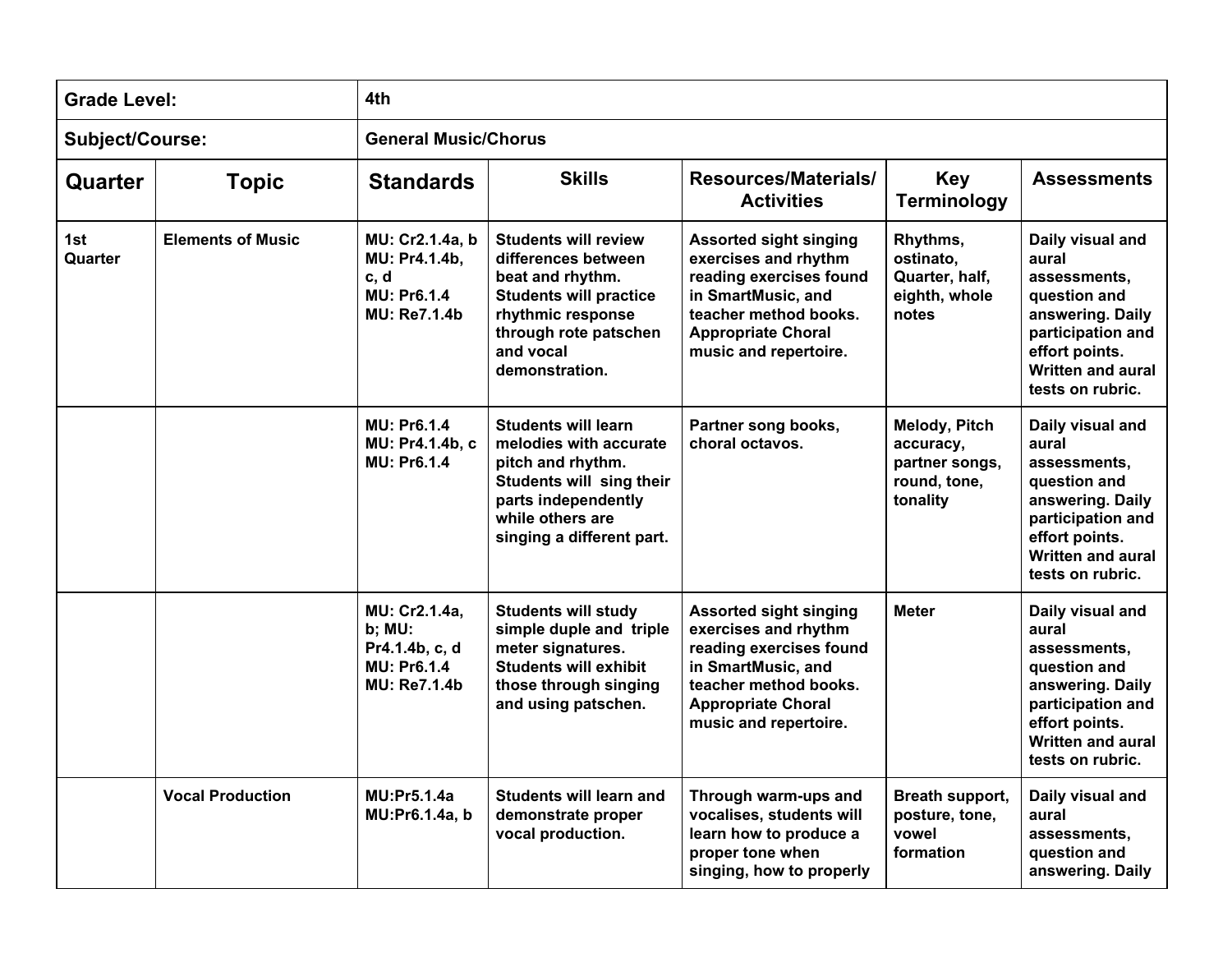|                |                          |                                                                                                                                                         |                                                                                                                    | breathe, proper posture,<br>proper and unified vowel<br>production.                                                                                                                               |                                                                                  | participation and<br>effort points.                                                                                                                                  |
|----------------|--------------------------|---------------------------------------------------------------------------------------------------------------------------------------------------------|--------------------------------------------------------------------------------------------------------------------|---------------------------------------------------------------------------------------------------------------------------------------------------------------------------------------------------|----------------------------------------------------------------------------------|----------------------------------------------------------------------------------------------------------------------------------------------------------------------|
| 2nd<br>Quarter | Performance              | <b>MU: Cr2.1.4b</b><br><b>MU: Pr4.1.4d</b><br>MU: Pr6.1.4a, b<br><b>MU: Re8.1.4a</b>                                                                    | <b>Students will prepare</b><br>age-appropriate<br>literature to be<br>performed for the<br>annual Winter Program. | <b>Current concert literature</b><br>in the form of choral<br>octavos.                                                                                                                            | Creating,<br>performing,<br>responding                                           | <b>Daily</b><br>participation and<br>effort points.<br><b>Required concert</b><br>attendance/effort<br>assessment.                                                   |
|                | <b>Vocal Production</b>  | <b>MU:Pr5.1.4a</b><br>MU:Pr6.1.4a, b                                                                                                                    | <b>Students will learn and</b><br>demonstrate proper<br>vocal production.                                          | Through warm-ups and<br>vocalises, students will<br>learn how to produce a<br>proper tone when<br>singing, how to properly<br>breathe, proper posture,<br>proper and unified vowel<br>production. | Breath support,<br>posture, tone,<br>vowel<br>formation                          | Daily visual and<br>aural<br>assessments,<br>question and<br>answering. Daily<br>participation and<br>effort points.                                                 |
| 3rd<br>Quarter | <b>Elements of Music</b> | MU: Cr2.1.4a, b<br>MU: Pr4.1.4b,<br>c, d<br><b>MU: Pr6.1.4</b><br><b>MU: Re7.1.4b</b>                                                                   | <b>Students will continue</b><br>to refine elements of<br>music in many areas.                                     | <b>Assorted sight singing</b><br>exercises and rhythm<br>reading exercises found<br>in SmartMusic, and<br>teacher method books.<br><b>Appropriate Choral</b><br>music and repertoire.             | Rhythms,<br>meter, melody,<br>harmony,<br>melodic<br>contour, tempo,<br>dynamics | Daily visual and<br>aural<br>assessments,<br>question and<br>answering. Daily<br>participation and<br>effort points.<br><b>Written and aural</b><br>tests on rubric. |
|                | <b>Recorders</b>         | <b>MU: Cr1.1.4a</b><br>MU: Cr2.1.4a,b<br><b>MU: Cr3.1.4b</b><br><b>MU: Pr4.1.4b</b><br><b>MU: Pr5.1.4a</b><br><b>MU: Pr6.1.4a</b><br><b>MU: Re9.1.4</b> | <b>Students will learn</b><br>basic fingerings and<br>techniques for the<br>Soprano Recorder.                      | <b>Recorder Express,</b><br><b>SmartMusic, assorted</b><br>Recorder technique<br>books and literature.                                                                                            | Breath support,<br>tone, pitch,<br>rhythm,<br>improvisation                      | Daily visual and<br>aural<br>assessments,<br>question and<br>answering. Daily<br>participation and<br>effort points.<br>Playing tests on<br>rubric.                  |
| 4th<br>Quarter | Performance              | <b>MU: Cr2.1.4b</b><br><b>MU: Pr4.1.4d</b><br>MU: Pr6.1.4a, b<br><b>MU: Re8.1.4a</b>                                                                    | <b>Students will prepare</b><br>age-appropriate<br>literature or a<br>mini-musical to be                           | <b>Current concert literature</b><br>in the form of choral<br>octavos/age-appropriate<br>musicals.                                                                                                | Creating,<br>performing,<br>responding                                           | <b>Daily</b><br>participation and<br>effort points.<br><b>Required concert</b>                                                                                       |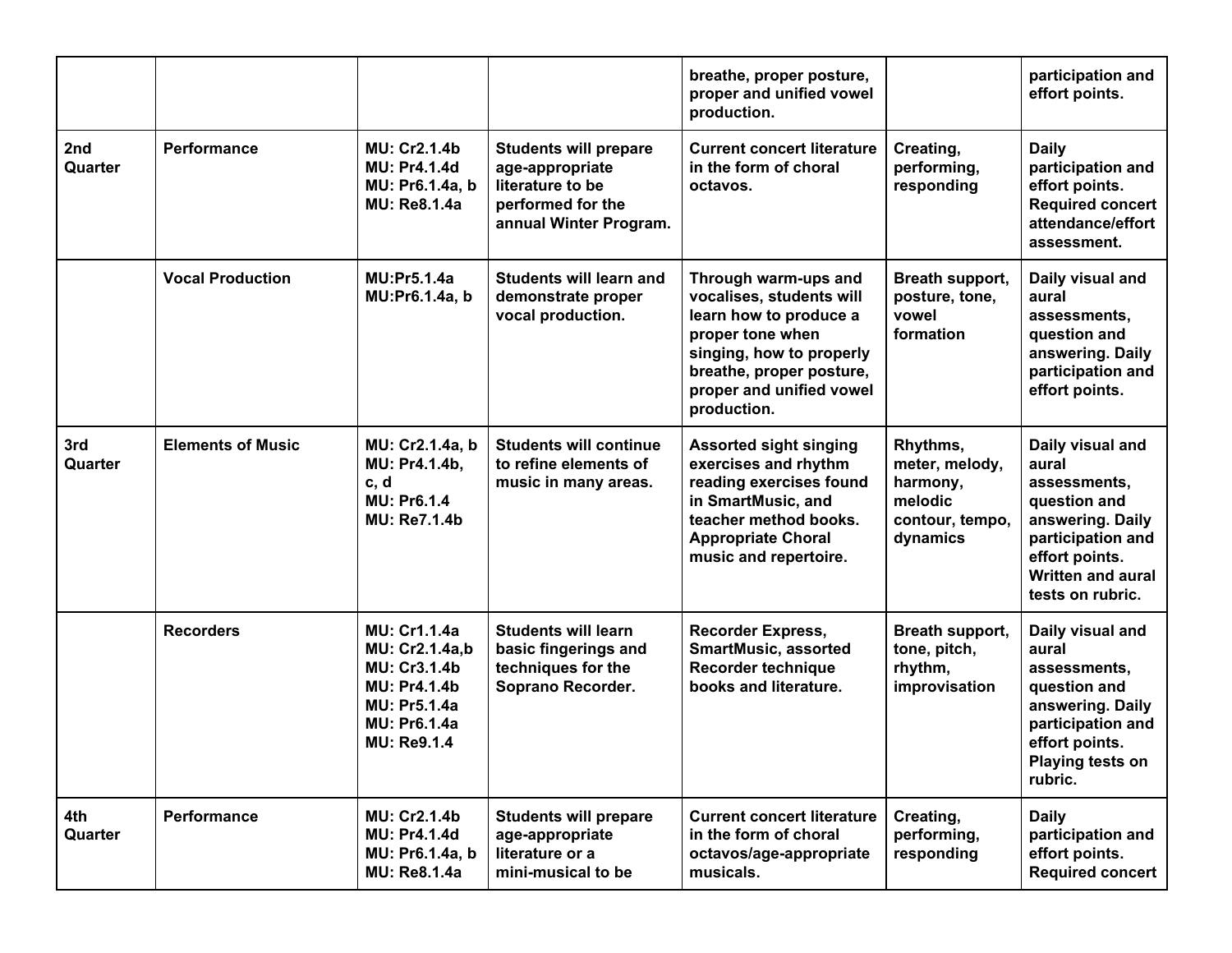|                         |                                        | performed for the<br>annual Spring Program.                               |                                                                                                                                                                                                   |                                                         | attendance/effort<br>assessment.                                                                                     |
|-------------------------|----------------------------------------|---------------------------------------------------------------------------|---------------------------------------------------------------------------------------------------------------------------------------------------------------------------------------------------|---------------------------------------------------------|----------------------------------------------------------------------------------------------------------------------|
| <b>Vocal Production</b> | <b>MU: Pr5.1.4a</b><br>MU: Pr6.1.4a, b | <b>Students will learn and</b><br>demonstrate proper<br>vocal production. | Through warm-ups and<br>vocalises, students will<br>learn how to produce a<br>proper tone when<br>singing, how to properly<br>breathe, proper posture,<br>proper and unified vowel<br>production. | Breath support,<br>posture, tone,<br>vowel<br>formation | Daily visual and<br>aural<br>assessments.<br>question and<br>answering. Daily<br>participation and<br>effort points. |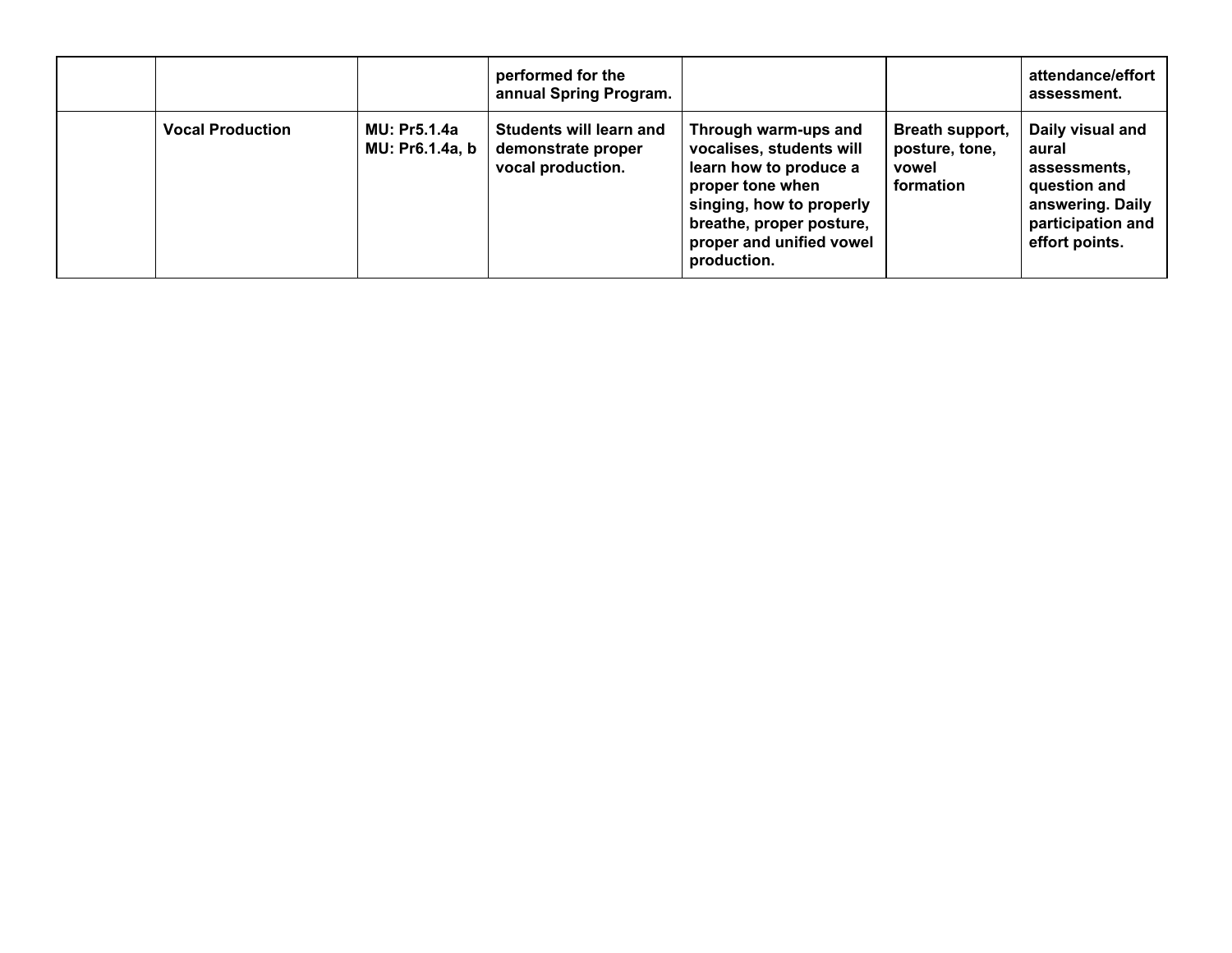| <b>Grade Level:</b>    |                         | 5th                                                                                  |                                                                                                                                                                                                                 |                                                                                      |                                                                                  |                                                                                                                   |  |  |  |
|------------------------|-------------------------|--------------------------------------------------------------------------------------|-----------------------------------------------------------------------------------------------------------------------------------------------------------------------------------------------------------------|--------------------------------------------------------------------------------------|----------------------------------------------------------------------------------|-------------------------------------------------------------------------------------------------------------------|--|--|--|
| <b>Subject/Course:</b> |                         | <b>General Music/Chorus</b>                                                          |                                                                                                                                                                                                                 |                                                                                      |                                                                                  |                                                                                                                   |  |  |  |
| Quarter                | <b>Topic</b>            | <b>Standards</b>                                                                     | <b>Skills</b>                                                                                                                                                                                                   | <b>Resources/Materials</b><br>/Activities                                            | <b>Key</b><br><b>Terminology</b>                                                 | <b>Assessments</b>                                                                                                |  |  |  |
| <b>1st Quarter</b>     | <b>Vocal Production</b> | <b>MU: Pr5.1.5a</b><br>MU: Pr6.1.5a, b                                               | <b>Students will</b><br>continue to<br>produce quality<br>sounds through<br>proper:<br>Posture,<br>breathing, voice<br>placement,<br>diction,<br>phrasing, tonal<br>memory, and<br>proper vowel<br>unification. | Warm-ups, Vocalises.<br><b>Appropriate Choral</b><br>music and repertoire.           | Diaphragm,<br>vowels,<br>placement,<br>larynx                                    | Daily visual and<br>aural assessments,<br>question and<br>answering. Daily<br>participation and<br>effort points. |  |  |  |
|                        | <b>Vocal placement</b>  | MU: Pr6.1.5a,b<br><b>MU: Re8.1.5</b>                                                 | <b>Students will</b><br>perform "My<br><b>Country Tis Of</b><br>Thee" for vocal<br>placement                                                                                                                    | "My Country Tis Of<br>Thee", Scales, vocalises                                       | Soprano, Alto                                                                    | Voice is scored on<br>pitch, strength,<br>quality, voice part                                                     |  |  |  |
|                        | <b>Harmonic Singing</b> | MU: Pr6.1.5<br>MU: Pr4.1.5b, c<br>MU: Pr6.1.5                                        | <b>Students will</b><br>learn basics of<br>harmonic<br>singing through<br>choral octavos,<br>rounds                                                                                                             | <b>Choral octavos, Music</b><br><b>Express selections</b>                            | Harmony,<br>melody, 2 part,<br>3 part                                            | Daily visual and<br>aural assessments,<br>question and<br>answering. Daily<br>participation and<br>effort points. |  |  |  |
|                        | <b>Performance</b>      | <b>MU: Cr2.1.5b</b><br><b>MU: Pr4.1.5d</b><br>MU: Pr6.1.5a, b<br><b>MU: Re8.1.5a</b> | <b>Chorus students</b><br>will prepare<br><b>Star-Spangled</b><br><b>Banner for the</b><br>Open House,<br><b>Grandparents</b><br>Day                                                                            | <b>Star-Spangled Banner,</b><br>choral octavo to share at<br><b>Grandparents Day</b> | Posture,<br>projection,<br>dynamics,<br>phrasing,<br>pitched<br>releases/diction | Daily visual and<br>aural assessments,<br>question and<br>answering. Daily<br>participation and<br>effort points. |  |  |  |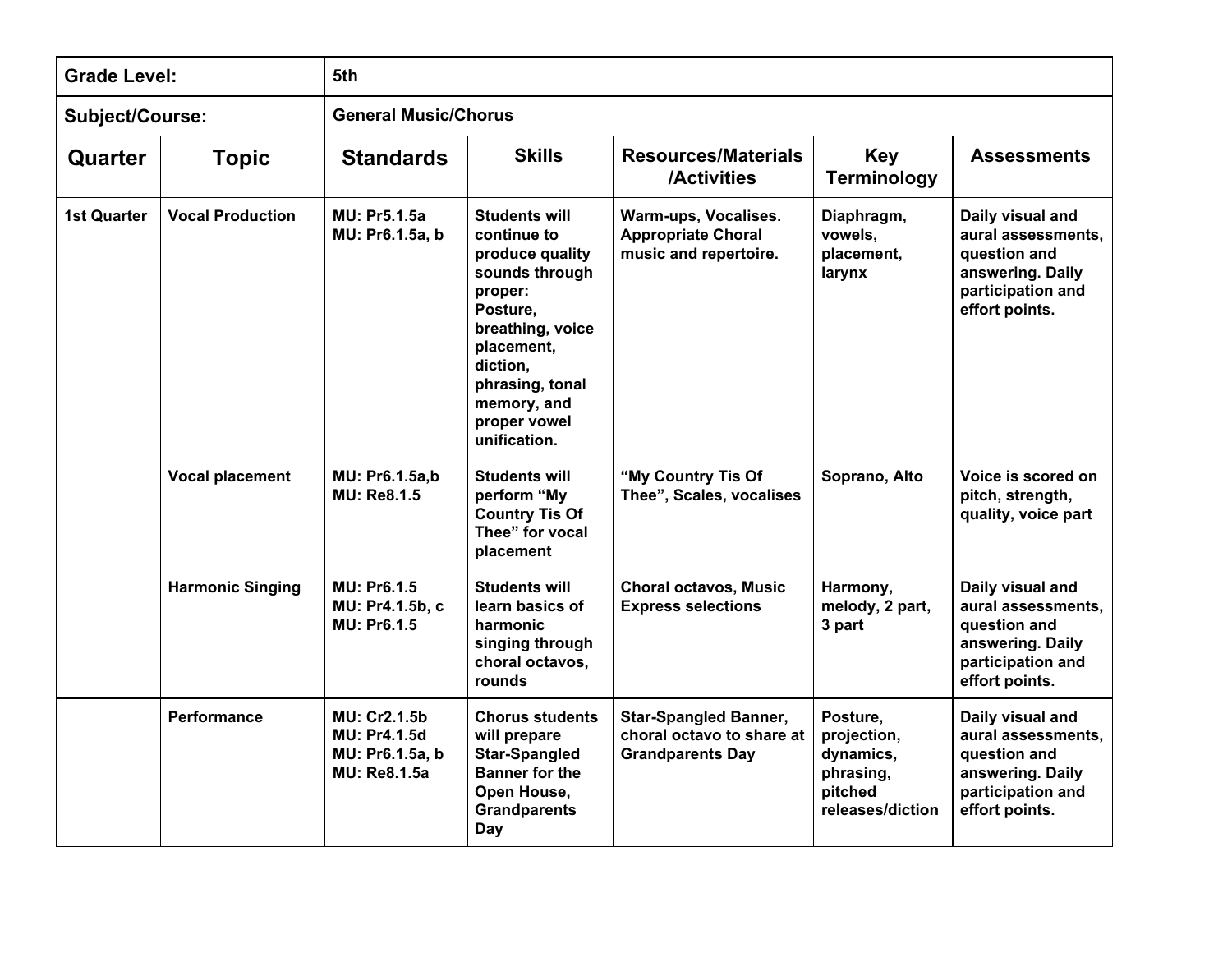|                    | <b>Music Theory</b>     | <b>MU: Cr2.1.5b</b><br>MU: Pr4.1.5b,c,d                                                              | <b>Students will</b><br>review basic<br>music signs,<br>note values and<br>names, dynamic<br>markings, and<br>practice reading<br>rhythms         | <b>Patterns of Sound,</b><br><b>SmartMusic software,</b><br>teacher method books                                                                                                                  | Whole, half,<br>quarter, eighth,<br>notes and rests,<br>piano, forte,<br>cres, decres. | Daily visual and<br>aural assessments,<br>question and<br>answering. Daily<br>participation and<br>effort points.                                                                                                                              |
|--------------------|-------------------------|------------------------------------------------------------------------------------------------------|---------------------------------------------------------------------------------------------------------------------------------------------------|---------------------------------------------------------------------------------------------------------------------------------------------------------------------------------------------------|----------------------------------------------------------------------------------------|------------------------------------------------------------------------------------------------------------------------------------------------------------------------------------------------------------------------------------------------|
| 2nd<br>Quarter     | <b>Performance</b>      | <b>MU: Cr2.1.5b</b><br><b>MU: Pr4.1.5d</b><br>MU: Pr6.1.5a, b<br><b>MU: Re8.1.5a</b>                 | <b>Students will</b><br>prepare<br>age-appropriate<br>literature to be<br>performed for<br>the annual<br>Winter Program.                          | <b>Current concert</b><br>literature in the form of<br>choral octavos.                                                                                                                            | Creating,<br>performing,<br>responding                                                 | Daily participation<br>and effort points.<br><b>Required concert</b><br>attendance/effort<br>assessment.                                                                                                                                       |
|                    | <b>Vocal Production</b> | <b>MU:Pr5.1.5a</b><br>MU:Pr6.1.5a, b                                                                 | <b>Students will</b><br>learn and<br>demonstrate<br>proper vocal<br>production.                                                                   | Through warm-ups and<br>vocalises, students will<br>learn how to produce a<br>proper tone when<br>singing, how to properly<br>breathe, proper posture,<br>proper and unified vowel<br>production. | Breath support,<br>posture, tone,<br>vowel formation                                   | Daily visual and<br>aural assessments,<br>question and<br>answering. Daily<br>participation and<br>effort points.                                                                                                                              |
| 3rd Quarter        | <b>Music History</b>    | MU:<br>Pr4.1.5a,b,c,d<br>MU: Re7.1.5a,b<br><b>MU: Re8.1.5</b><br><b>MU: Re9.1.5</b><br>MU: Cn11.1.5a | <b>Students will</b><br>understand the<br>differences and<br>genres of music<br>from the<br><b>Medieval Era</b><br>through 20th<br>century music. | Through composer<br>studies, and listening<br>examples of music from<br>each era, students will<br>grow in appreciation and<br>understanding of both<br>culture and musical<br>genres.            | Composer<br>books/CD's and<br>online<br>resources                                      | <b>Culmination will be</b><br>unit quizzes and<br>study guides to<br>better check for<br>understanding.<br><b>Collaborative</b><br>projects by<br>students will also<br>be used in<br>assessment. Daily<br>participation and<br>effort points. |
| <b>4th Quarter</b> | Performance             | <b>MU: Cr2.1.5b</b><br><b>MU: Pr4.1.5d</b><br><b>MU: Pr6.1.5a,b</b><br><b>MU: Re8.1.5a</b>           | <b>Students will</b><br>prepare<br>age-appropriate<br>literature to be<br>performed for                                                           | <b>Current concert</b><br>literature in the form of<br>choral octavos.                                                                                                                            | Creating,<br>performing,<br>responding                                                 | Daily participation<br>and effort points.<br><b>Required concert</b><br>attendance/effort<br>assessment.                                                                                                                                       |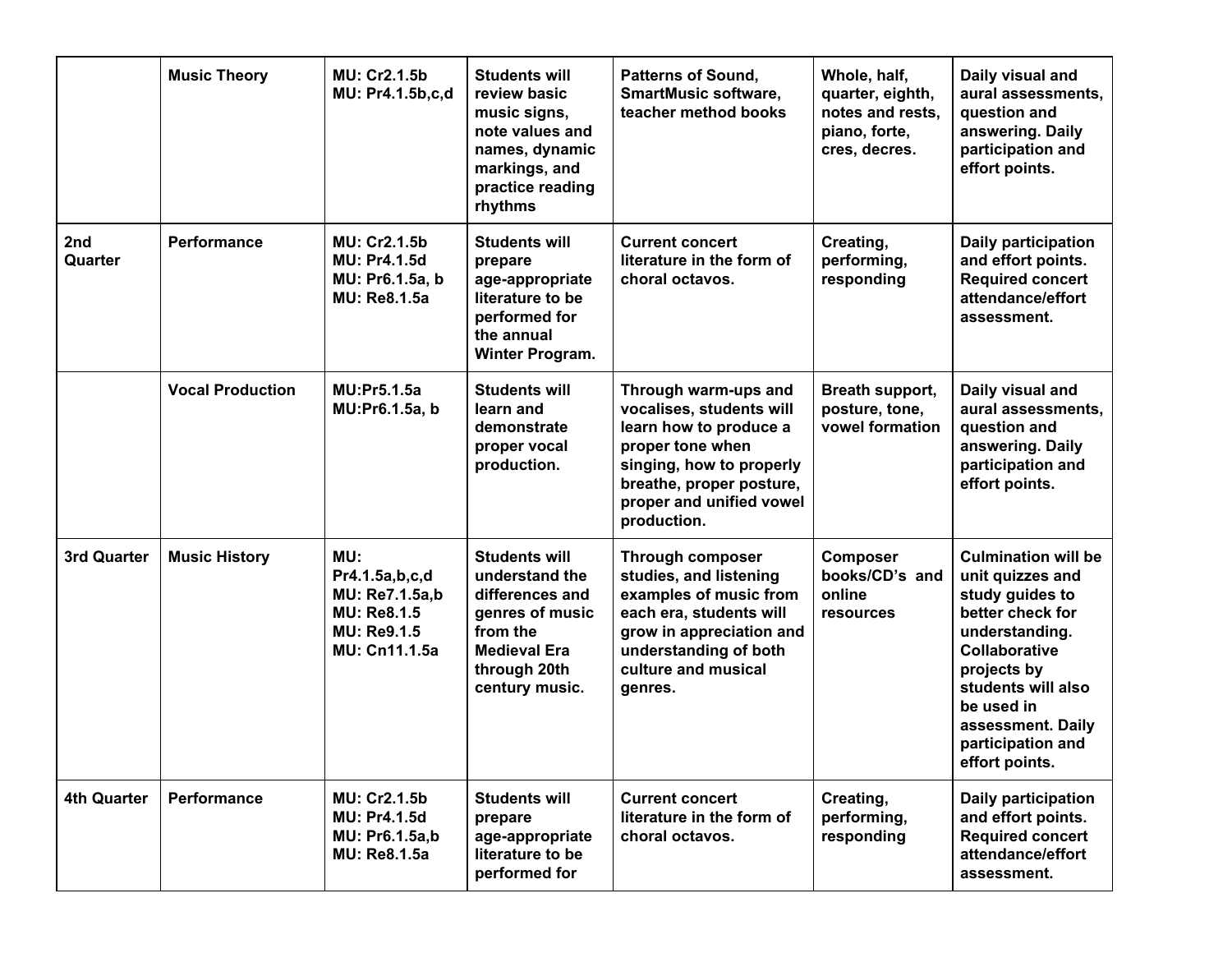|                         |                                      | the annual<br><b>Spring Program.</b>                                            |                                                                                                                                                                                                   |                                                      |                                                                                                                   |
|-------------------------|--------------------------------------|---------------------------------------------------------------------------------|---------------------------------------------------------------------------------------------------------------------------------------------------------------------------------------------------|------------------------------------------------------|-------------------------------------------------------------------------------------------------------------------|
| <b>Vocal Production</b> | <b>MU:Pr5.1.5a</b><br>MU:Pr6.1.5a, b | <b>Students will</b><br>learn and<br>demonstrate<br>proper vocal<br>production. | Through warm-ups and<br>vocalises, students will<br>learn how to produce a<br>proper tone when<br>singing, how to properly<br>breathe, proper posture,<br>proper and unified vowel<br>production. | Breath support,<br>posture, tone,<br>vowel formation | Daily visual and<br>aural assessments,<br>question and<br>answering. Daily<br>participation and<br>effort points. |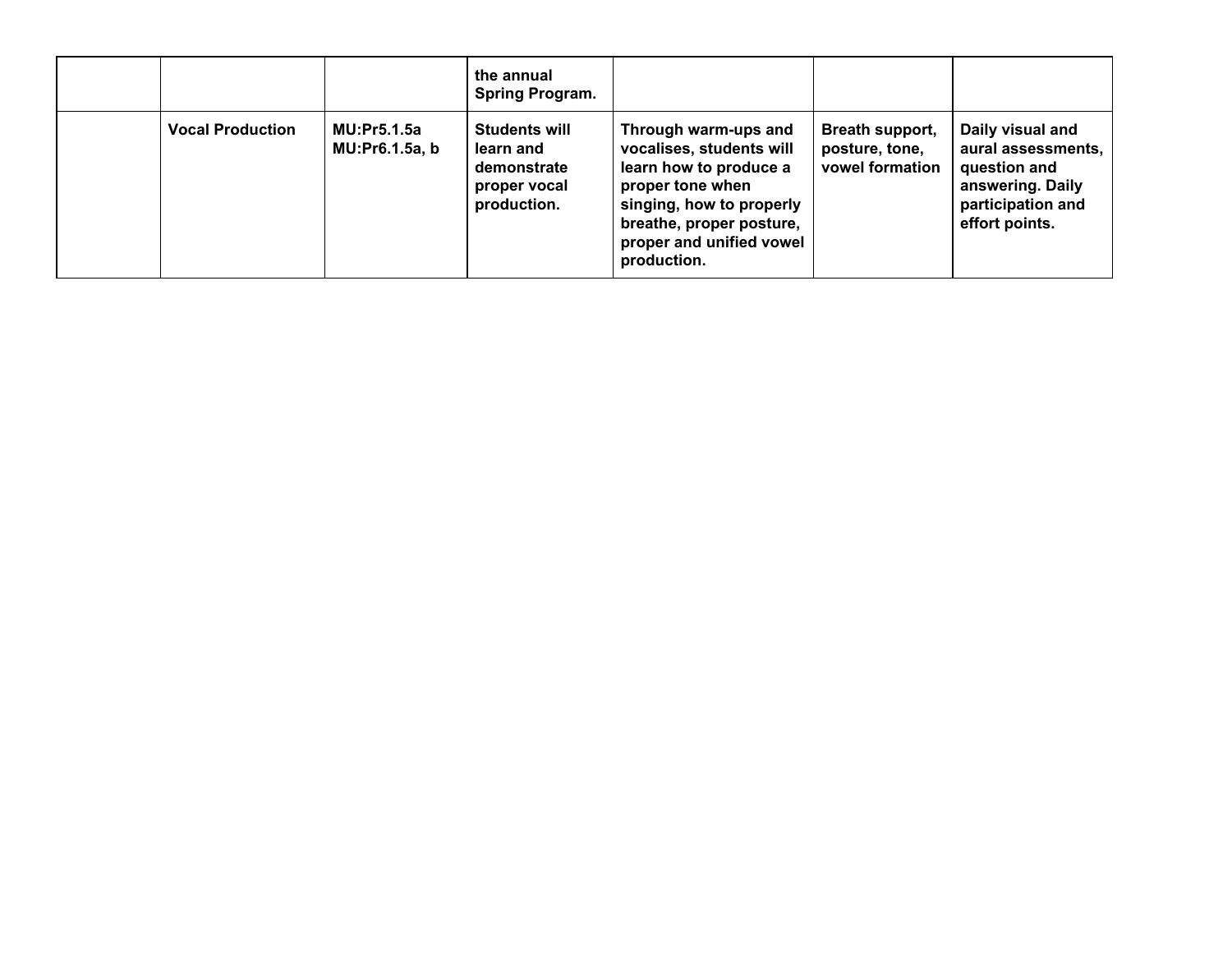| <b>Grade Level:</b>    |                         | 6th                                                                                 |                                                                                                                                                                                                                 |                                                                            |                                                                                  |                                                                                                                   |  |  |  |
|------------------------|-------------------------|-------------------------------------------------------------------------------------|-----------------------------------------------------------------------------------------------------------------------------------------------------------------------------------------------------------------|----------------------------------------------------------------------------|----------------------------------------------------------------------------------|-------------------------------------------------------------------------------------------------------------------|--|--|--|
| <b>Subject/Course:</b> |                         | <b>General Music/Chorus</b>                                                         |                                                                                                                                                                                                                 |                                                                            |                                                                                  |                                                                                                                   |  |  |  |
| Quarter                | <b>Topic</b>            | <b>Standards</b>                                                                    | <b>Skills</b><br><b>Resources/Materials</b><br><b>Key</b><br><b>Assessments</b><br><b>Terminology</b><br>/Activities                                                                                            |                                                                            |                                                                                  |                                                                                                                   |  |  |  |
| <b>1st Quarter</b>     | <b>Vocal Production</b> | <b>MU:Pr5.1.6a</b><br>MU:Pr6.1.6a, b                                                | <b>Students will</b><br>continue to<br>produce quality<br>sounds through<br>proper:<br>Posture,<br>breathing, voice<br>placement,<br>diction,<br>phrasing, tonal<br>memory, and<br>proper vowel<br>unification. | Warm-ups, Vocalises.<br><b>Appropriate Choral</b><br>music and repertoire. | Diaphragm,<br>vowels,<br>placement,<br>larynx                                    | Daily visual and<br>aural assessments,<br>question and<br>answering. Daily<br>participation and<br>effort points. |  |  |  |
|                        | <b>Vocal placement</b>  | MU: Pr6.1.6a,b;<br><b>MU: Re8.1.6</b>                                               | <b>Students will</b><br>perform "My<br><b>Country Tis Of</b><br>Thee" for vocal<br>placement                                                                                                                    | "My Country Tis Of<br>Thee", Scales, vocalises                             | Soprano, Alto                                                                    | Voice is scored on<br>pitch, strength,<br>quality, voice part                                                     |  |  |  |
|                        | <b>Harmonic Singing</b> | <b>MU: Pr6.1.6</b><br>MU: Pr4.1.6b,c<br><b>MU: Pr6.1.6</b>                          | <b>Students will</b><br>learn basics of<br>harmonic<br>singing through<br>choral octavos,<br>rounds                                                                                                             | <b>Choral octavos, Music</b><br><b>Express selections</b>                  | Harmony,<br>melody, 2 part,<br>3 part                                            | Daily visual and<br>aural assessments,<br>question and<br>answering. Daily<br>participation and<br>effort points. |  |  |  |
|                        | <b>Performance</b>      | <b>MU: Cr2.1.6b</b><br><b>MU: Pr4.1.6d</b><br>MU: Pr6.1.6a,b<br><b>MU: Re8.1.6a</b> | <b>Chorus students</b><br>will prepare<br><b>Star-Spangled</b><br><b>Banner for the</b><br><b>Open House</b>                                                                                                    | <b>Star-Spangled Banner</b>                                                | Posture,<br>projection,<br>dynamics,<br>phrasing,<br>pitched<br>releases/diction | Daily visual and<br>aural assessments,<br>question and<br>answering. Daily<br>participation and<br>effort points. |  |  |  |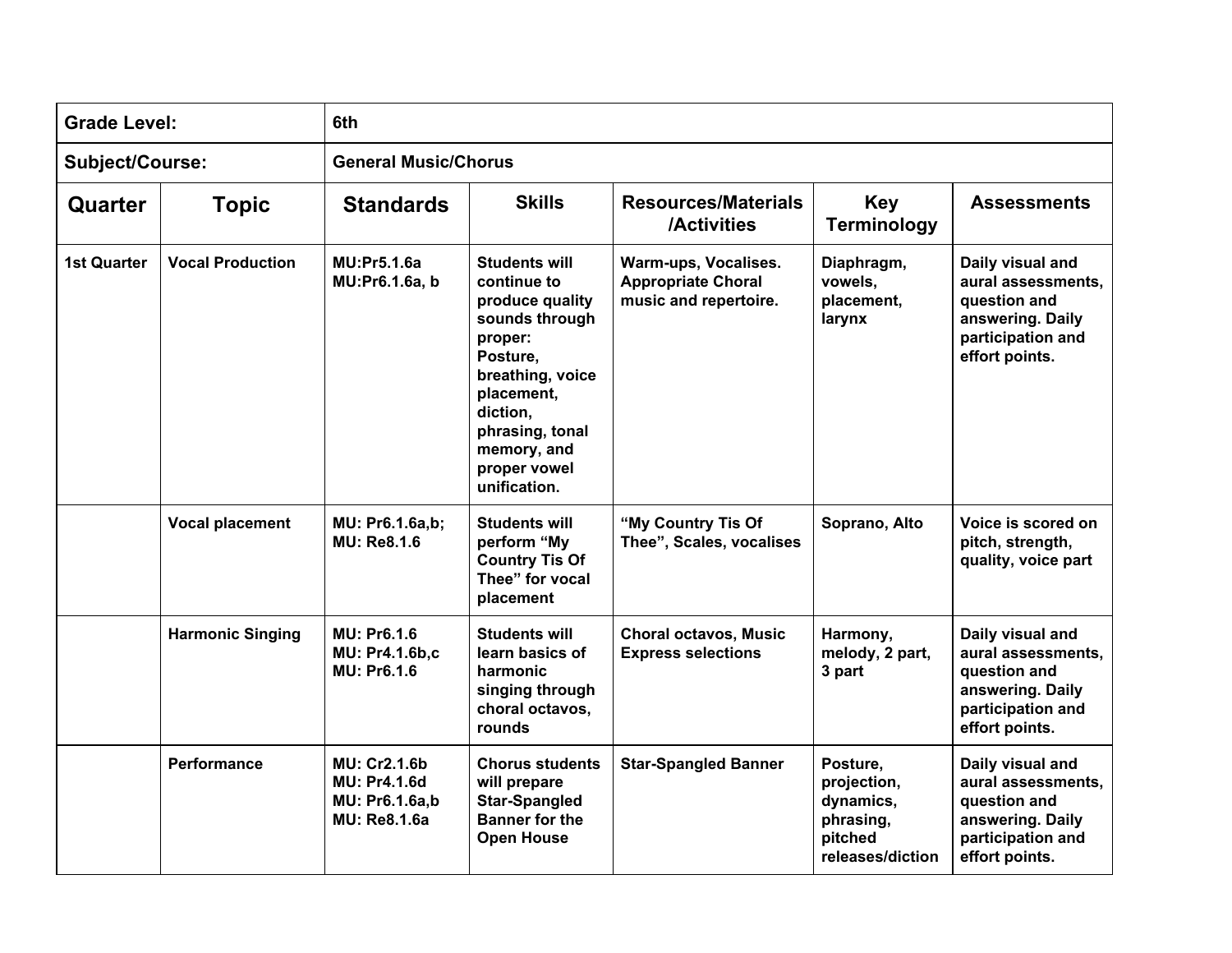|                | <b>Music Theory</b>        |                                                                                                                   | <b>Students will</b><br>review basic<br>music signs,<br>note values and<br>names, dynamic<br>markings, and<br>practice reading<br>rhythms        | <b>Patterns of Sound,</b><br><b>SmartMusic software,</b><br>teacher method books                                                                                                                  | Whole, half,<br>quarter, eighth,<br>notes and rests,<br>piano, forte,<br>cres, decres. | Daily visual and<br>aural assessments,<br>question and<br>answering. Daily<br>participation and<br>effort points.                                                                                                  |
|----------------|----------------------------|-------------------------------------------------------------------------------------------------------------------|--------------------------------------------------------------------------------------------------------------------------------------------------|---------------------------------------------------------------------------------------------------------------------------------------------------------------------------------------------------|----------------------------------------------------------------------------------------|--------------------------------------------------------------------------------------------------------------------------------------------------------------------------------------------------------------------|
|                | <b>Music History: Jazz</b> | <b>MU: Re9.1.6</b><br><b>MU: Cn11.1.6</b><br><b>MU: Cr2.1.6a,b</b><br>MU: Cr3.1.6a,b,c<br>MU: Cn11.1.6a           | <b>Students will</b><br>learn about Jazz<br><b>History and</b><br>styles of Jazz.<br><b>Brief overview of</b><br>decades/key<br>artists of Jazz. | Powerpoint, Jazz<br>Resources, online<br>listening examples,<br>teacher resource books.                                                                                                           | 12 bar blues,<br>spirituals,<br>Dixieland,<br>Be-bop, Fusion,<br><b>Funk</b>           | <b>Quizzes and study</b><br>guides to better<br>check for<br>understanding.<br><b>Collaborative</b><br>projects by<br>students will also<br>be used in<br>assessment. Daily<br>participation and<br>effort points. |
| 2nd<br>Quarter | <b>Performance</b>         | <b>MU: Cr2.1.6b</b><br><b>MU: Pr4.1.6d</b><br><b>MU: Pr6.1.6a,b</b><br><b>MU: Re8.1.6a</b>                        | <b>Students will</b><br>prepare<br>age-appropriate<br>literature to be<br>performed for<br>the annual<br><b>Winter Program.</b>                  | <b>Current concert</b><br>literature in the form of<br>choral octavos.                                                                                                                            | Creating,<br>performing,<br>responding                                                 | Daily participation<br>and effort points.<br><b>Required concert</b><br>attendance/effort<br>assessment.                                                                                                           |
|                | <b>Vocal Production</b>    | <b>MU:Pr5.1.6a</b><br>MU:Pr6.1.6a, b                                                                              | <b>Students will</b><br>learn and<br>demonstrate<br>proper vocal<br>production.                                                                  | Through warm-ups and<br>vocalises, students will<br>learn how to produce a<br>proper tone when<br>singing, how to properly<br>breathe, proper posture,<br>proper and unified vowel<br>production. | Breath support,<br>posture, tone,<br>vowel formation                                   | Daily visual and<br>aural assessments,<br>question and<br>answering. Daily<br>participation and<br>effort points.                                                                                                  |
| 3rd Quarter    | <b>Ukulele</b>             | MU:<br>Pr4.1.6a,b,c,d<br><b>MU: Re7.1.6a,b</b><br><b>MU: Re8.1.6</b><br><b>MU: Re9.1.6</b><br><b>MU: Cr1.1.6a</b> | <b>Students will</b><br>learn the history<br>of the Ukulele<br>and learn basic<br>notes on the<br>strings, simple                                | <b>Through on-line Ukulele</b><br>sites and Hal Leonard<br>Ukulele method book,<br>students will learn<br>proper techniques,                                                                      | <b>Composer</b><br>books/CD's and<br>online<br>resources                               | Playing quizzes to<br>check for<br>understanding.<br>Collaborative<br>songwriting<br>projects by                                                                                                                   |